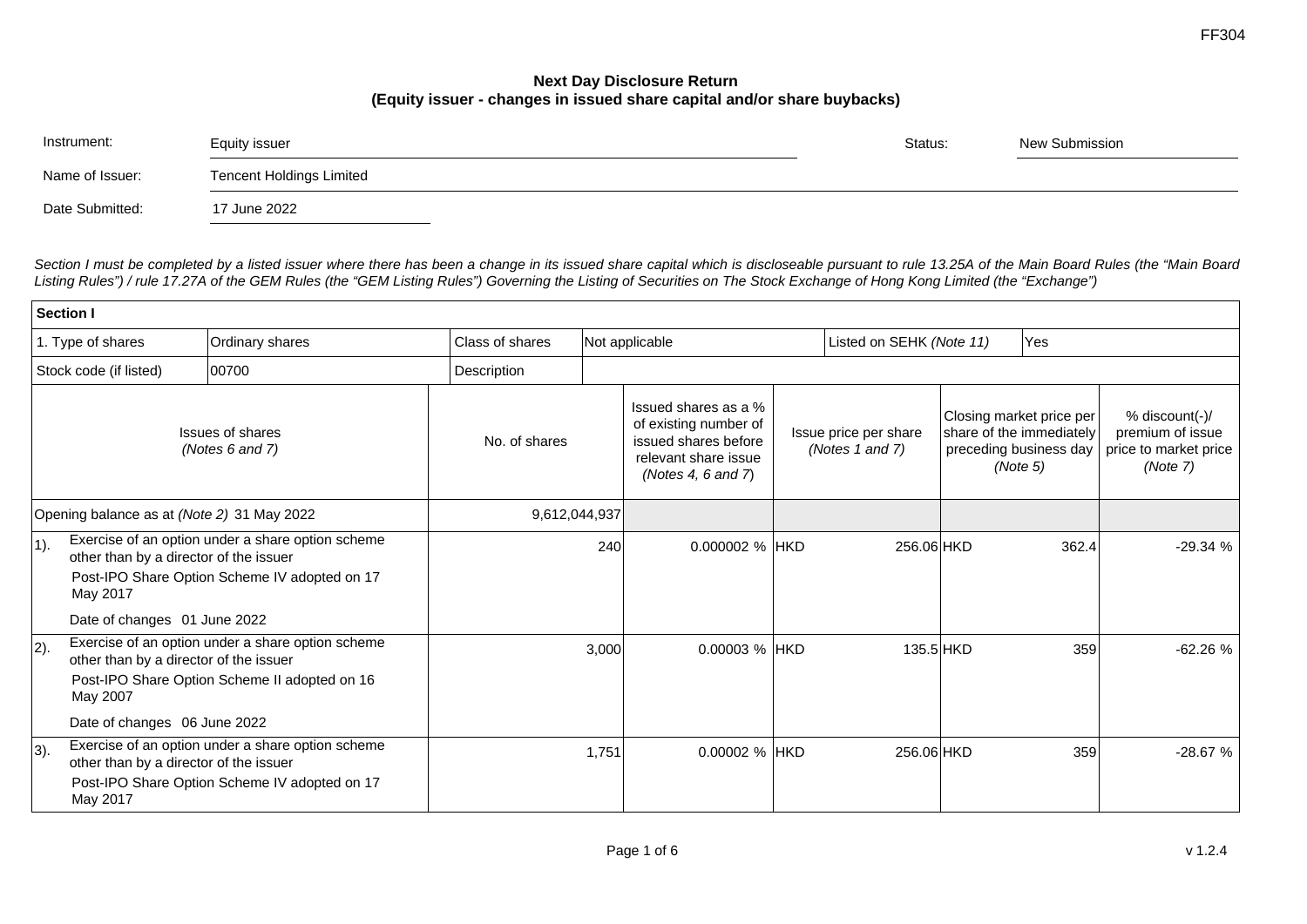|              | Date of changes 06 June 2022                                                                                                                             |        |                |            |                    |           |
|--------------|----------------------------------------------------------------------------------------------------------------------------------------------------------|--------|----------------|------------|--------------------|-----------|
| $ 4$ ).      | Exercise of an option under a share option scheme<br>other than by a director of the issuer<br>Post-IPO Share Option Scheme II adopted on 16             | 44,000 | 0.00046 % HKD  |            | 135.5 HKD<br>367.6 | $-63.14%$ |
|              | May 2007                                                                                                                                                 |        |                |            |                    |           |
|              | Date of changes 07 June 2022                                                                                                                             |        |                |            |                    |           |
| $\vert 5$ ). | Exercise of an option under a share option scheme<br>other than by a director of the issuer                                                              | 100    | 0.000001 % HKD | 256.06 HKD | 367.6              | $-30.34%$ |
|              | Post-IPO Share Option Scheme IV adopted on 17<br>May 2017                                                                                                |        |                |            |                    |           |
|              | Date of changes 07 June 2022                                                                                                                             |        |                |            |                    |           |
| $ 6)$ .      | Exercise of an option under a share option scheme<br>other than by a director of the issuer<br>Post-IPO Share Option Scheme II adopted on 16<br>May 2007 | 9,000  | 0.00009 % HKD  |            | 135.5 HKD<br>367.6 | $-63.14%$ |
|              | Date of changes 08 June 2022                                                                                                                             |        |                |            |                    |           |
| $ 7)$ .      | Exercise of an option under a share option scheme<br>other than by a director of the issuer                                                              | 1,698  | 0.00002 % HKD  | 268.69 HKD | 367.6              | $-26.91%$ |
|              | Post-IPO Share Option Scheme IV adopted on 17<br>May 2017                                                                                                |        |                |            |                    |           |
|              | Date of changes 08 June 2022                                                                                                                             |        |                |            |                    |           |
| $ 8$ ).      | Exercise of an option under a share option scheme<br>other than by a director of the issuer                                                              | 1,000  | 0.00001 % HKD  |            | 135.5 HKD<br>396.4 | $-65.82%$ |
|              | Post-IPO Share Option Scheme II adopted on 16<br>May 2007                                                                                                |        |                |            |                    |           |
|              | Date of changes 13 June 2022                                                                                                                             |        |                |            |                    |           |
| $ 9$ ).      | Exercise of an option under a share option scheme<br>other than by a director of the issuer                                                              | 11,440 | 0.00012 % HKD  | 267.24 HKD | 396.4              | $-32.58%$ |
|              | Post-IPO Share Option Scheme IV adopted on 17<br>May 2017                                                                                                |        |                |            |                    |           |
|              | Date of changes 13 June 2022                                                                                                                             |        |                |            |                    |           |
| $(10)$ .     | Exercise of an option under a share option scheme<br>other than by a director of the issuer                                                              | 10,800 | 0.00011 % HKD  |            | 135.5 HKD<br>377   | $-64.06%$ |
|              | Post-IPO Share Option Scheme II adopted on 16<br>May 2007                                                                                                |        |                |            |                    |           |
|              | Date of changes 14 June 2022                                                                                                                             |        |                |            |                    |           |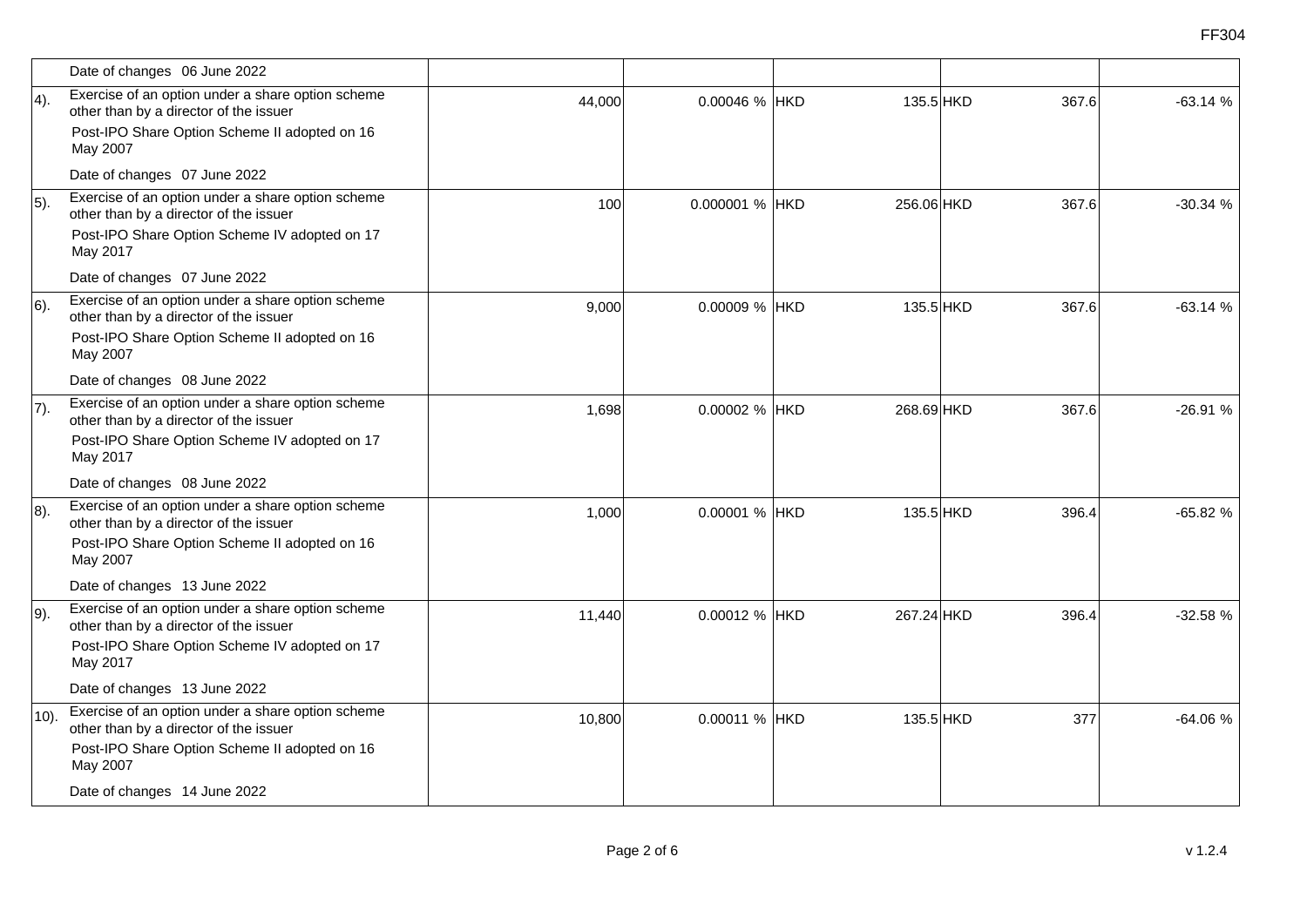| $ 11$ ).                                    | Exercise of an option under a share option scheme<br>other than by a director of the issuer                                                                      | 17,000        | 0.00018 % HKD   | 135.5 HKD     | 376   | $-63.96%$ |
|---------------------------------------------|------------------------------------------------------------------------------------------------------------------------------------------------------------------|---------------|-----------------|---------------|-------|-----------|
|                                             | Post-IPO Share Option Scheme II adopted on 16<br>May 2007                                                                                                        |               |                 |               |       |           |
|                                             | Date of changes 15 June 2022                                                                                                                                     |               |                 |               |       |           |
|                                             | 12). Issue of shares under share award scheme                                                                                                                    | 10,098,502    | $0.10506$ % HKD | $0.00002$ HKD | 367.6 | $-99.99%$ |
|                                             | Issue of new shares on 17 June 2022 pursuant to<br>the Share Award Scheme adopted on 25 November<br>2019 (Please refer to the announcement dated 23<br>May 2022) |               |                 |               |       |           |
|                                             | Date of changes 17 June 2022                                                                                                                                     |               |                 |               |       |           |
| Closing balance as at (Note 8) 17 June 2022 |                                                                                                                                                                  | 9,622,243,468 |                 |               |       |           |

Remarks: Each of the issue price per share for the above items 7 and 9 is a weighted average issue price per share.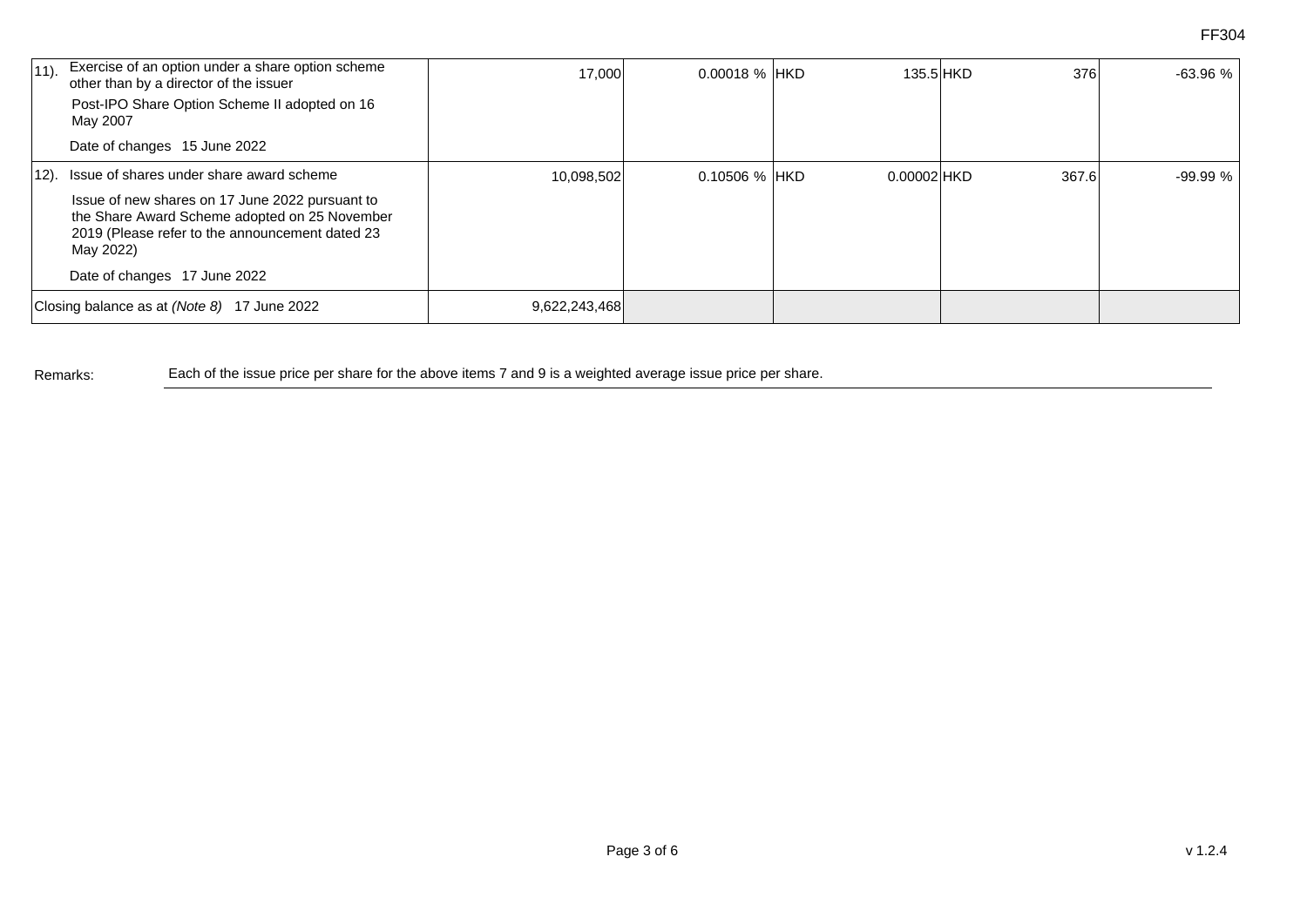We hereby confirm to the best knowledge, information and belief that, in relation to each issue of securities as set out in Section I, it has been duly authorised by the board of directors of the listed issuer and, insofar as applicable:

## (Note 9)

- (i) all money due to the listed issuer in respect of the issue of securities has been received by it;
- (ii) all the securities of each class are in all respects identical (Note 10); and
- (iii) all the definitive documents of title have been delivered/are ready to be delivered/are being prepared and will be delivered in accordance with the terms of issue.

*Notes to Section I:* 

- *1. Where shares have been issued at more than one issue price per share, a weighted average issue price per share should be given.*
- *2. Please insert the closing balance date of the last Next Day Disclosure Return published pursuant to Main Board Rule 13.25A / GEM Rule 17.27A or Monthly Return pursuant to Main Board Rule 13.25B / GEM Rule 17.27B, whichever is the later.*
- *3. Please set out all changes in issued share capital requiring disclosure pursuant to Main Board Rule 13.25A / GEM Rule 17.27A together with the relevant dates of issue. Each category*  will need to be disclosed individually with sufficient information to enable the user to identify the relevant category in the listed issuer's Monthly Return. For example, multiple issues of *shares as a result of multiple exercises of share options under the same share option scheme or of multiple conversions under the same convertible note must be aggregated and disclosed as one category. However, if the issues resulted from exercises of share options under 2 share option schemes or conversions of 2 convertible notes, these must be disclosed as 2 separate categories.*
- *4. The percentage change in the number of issued shares of listed issuer is to be calculated by reference to the listed issuer's total number of shares in issue (excluding for such purpose any shares repurchased or redeemed but not yet cancelled) as it was immediately before the earliest relevant event which has not been disclosed in a Monthly Return or Next Day Disclosure Return.*
- *5. Where trading in the shares of the listed issuer has been suspended, "closing market price per share of the immediately preceding business day" should be construed as "closing market price per share of the business day on which the shares were last traded".*
- *6. In the context of a repurchase of shares:* 
	- "issues of shares" should be construed as "repurchases of shares"; and
	- "issued shares as a % of existing number of shares before relevant share issue" should be construed as "repurchased shares as a % of existing number of shares before *relevant share repurchase".*
- *7. In the context of a redemption of shares:* 
	- *"issues of shares" should be construed as "redemptions of shares";*
	- "issued shares as a % of existing number of shares before relevant share issue" should be construed as "redeemed shares as a % of existing number of shares before relevant *share redemption"; and*
	- "issue price per share" should be construed as "redemption price per share".
- *8. The closing balance date is the date of the last relevant event being disclosed.*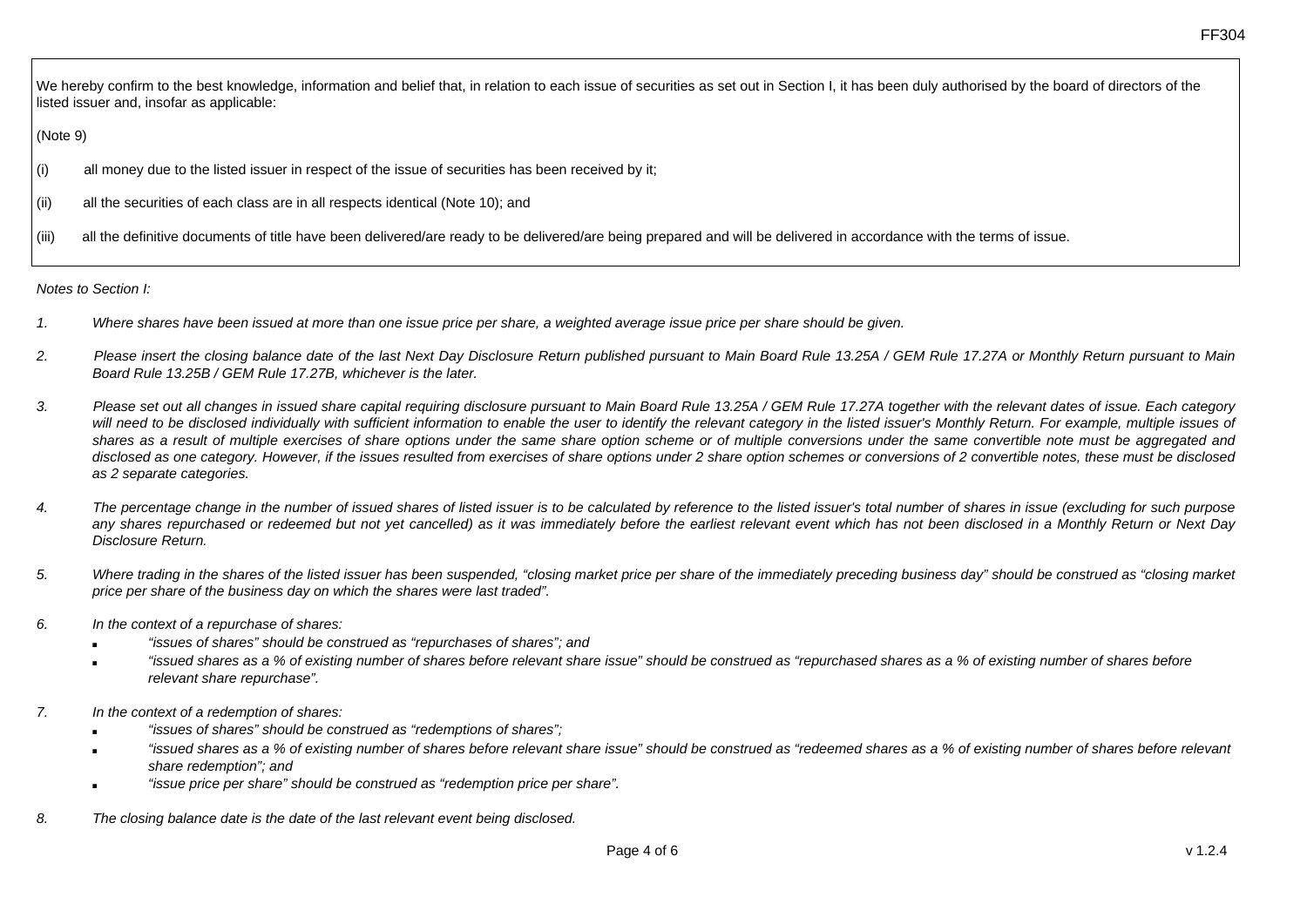- *9. Items (i) to (viii) are suggested forms of confirmation which may be amended to meet individual cases.*
- *10. "Identical" means in this context:* 
	- *the securities are of the same nominal value with the same amount called up or paid up;*
	- *they are entitled to dividend/interest at the same rate and for the same period, so that at the next ensuing distribution, the dividend/interest payable per unit will amount to exactly the same sum (gross and net); and*
	- *they carry the same rights as to unrestricted transfer, attendance and voting at meetings and rank pari passu in all other respects.*
- *11. SEHK refers to Stock Exchange of Hong Kong.*